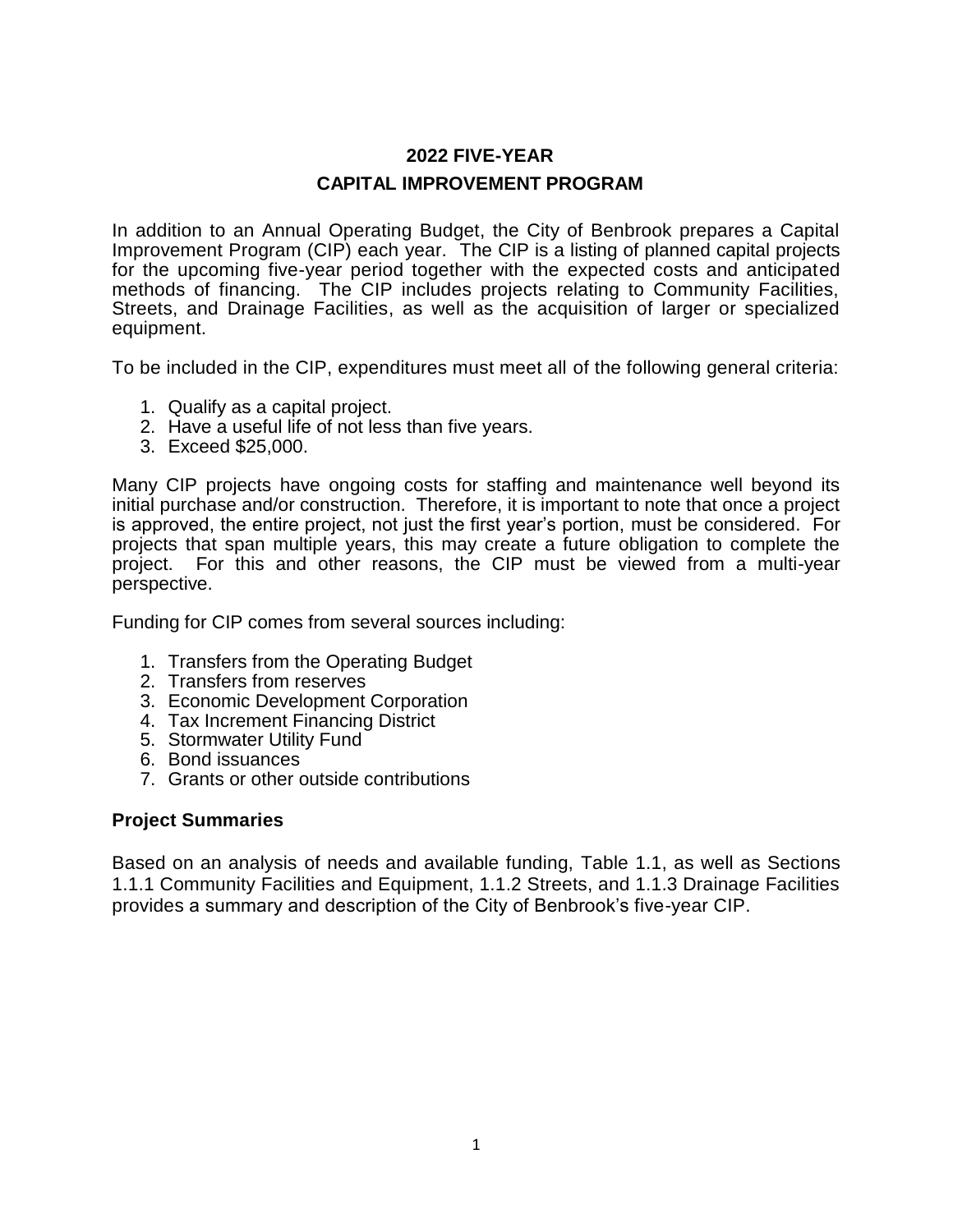| Table 1.1<br>2022 Five-Year<br><b>Capital Improvement Program (CIP)</b><br><b>(Approved Dec. 2, 2021)</b> |                                                               |                                                                                                       |                                            |               |                                                                           |  |  |  |
|-----------------------------------------------------------------------------------------------------------|---------------------------------------------------------------|-------------------------------------------------------------------------------------------------------|--------------------------------------------|---------------|---------------------------------------------------------------------------|--|--|--|
| <b>Fiscal</b><br>Year                                                                                     | <b>Category</b>                                               | Project                                                                                               | <b>Project</b><br><b>Budget</b>            | <b>Status</b> | <b>Funding</b><br><b>Source</b>                                           |  |  |  |
| <b>Current</b><br>Year<br>2021-22                                                                         | <b>Community</b><br><b>Facilities and</b><br><b>Equipment</b> | <b>Municipal Complex</b><br>(Police, Municipal Court, Senior Center, City<br>Hall and Visitor Center) | \$22,000,000                               | Approved      | Voter Approved<br><b>Bonds</b>                                            |  |  |  |
|                                                                                                           |                                                               | Ambulance Replacement                                                                                 | \$550,000                                  | Approved      | <b>Tarrant County</b><br><b>ARP Act Funds</b>                             |  |  |  |
| Year 1<br>2022-23                                                                                         |                                                               | <b>Municipal Complex</b><br>(carryover from FY 2021-22)                                               | See Above                                  | See Above     | See Above                                                                 |  |  |  |
|                                                                                                           |                                                               | Ambulance Replacement                                                                                 | \$583,000                                  | Proposed      | <b>Tarrant County</b><br><b>ARP Act Funds</b>                             |  |  |  |
| Year 2<br>2023-24                                                                                         |                                                               | <b>Municipal Complex</b><br>(carryover from FY 2021-22)                                               | See Above                                  | See Above     | See Above                                                                 |  |  |  |
|                                                                                                           |                                                               | Ambulance Replacement                                                                                 | \$617,980                                  | Proposed      | <b>Tarrant County</b><br><b>ARP Act Funds</b>                             |  |  |  |
| Year 3<br>2024-25                                                                                         |                                                               | Ambulance Replacement                                                                                 | \$655,059                                  | Proposed      | <b>Tarrant County</b><br><b>ARP Act Funds</b>                             |  |  |  |
| Year 4                                                                                                    |                                                               | Public Works Dump Truck                                                                               | \$175,000                                  | Proposed      | <b>Capital Asset</b><br>Replacement<br>Fund                               |  |  |  |
| 2025-26                                                                                                   |                                                               | Ambulance Replacement                                                                                 | \$694,362                                  | Proposed      | <b>Tarrant County</b><br><b>ARP Act Funds</b>                             |  |  |  |
| Year 5<br>2026-27                                                                                         |                                                               | TO BE DETERMINED                                                                                      | <b>TBD</b>                                 | <b>TBD</b>    | <b>TBD</b>                                                                |  |  |  |
| <b>Current</b><br>Year<br>2021-22                                                                         | <b>Street</b><br><b>Improvements</b>                          | <b>Tarrant County</b><br>Road Bond Package<br>(50% match - current year or later)                     | \$1,751,388<br>(\$875,694 City<br>portion) | Proposed      | Voter Approved<br><b>Tarrant County</b><br>Bonds &<br><b>General Fund</b> |  |  |  |
|                                                                                                           |                                                               | <b>Winscott Road</b><br>Downtown Lane Reconfiguration<br>(current year or later)                      | <b>TBD</b>                                 | <b>TBD</b>    | <b>TBD</b>                                                                |  |  |  |
|                                                                                                           |                                                               | Vista Way to Benbrook Boulevard<br>Connection and I-20 Service<br>Road Two-Way Conversion             | \$3,099,563                                | Approved      | TIF District &<br><b>EDC Funds</b>                                        |  |  |  |
|                                                                                                           |                                                               | 2022 Annual<br><b>Street Overlay Program</b>                                                          | \$1,000,000                                | Approved      | <b>General Fund</b>                                                       |  |  |  |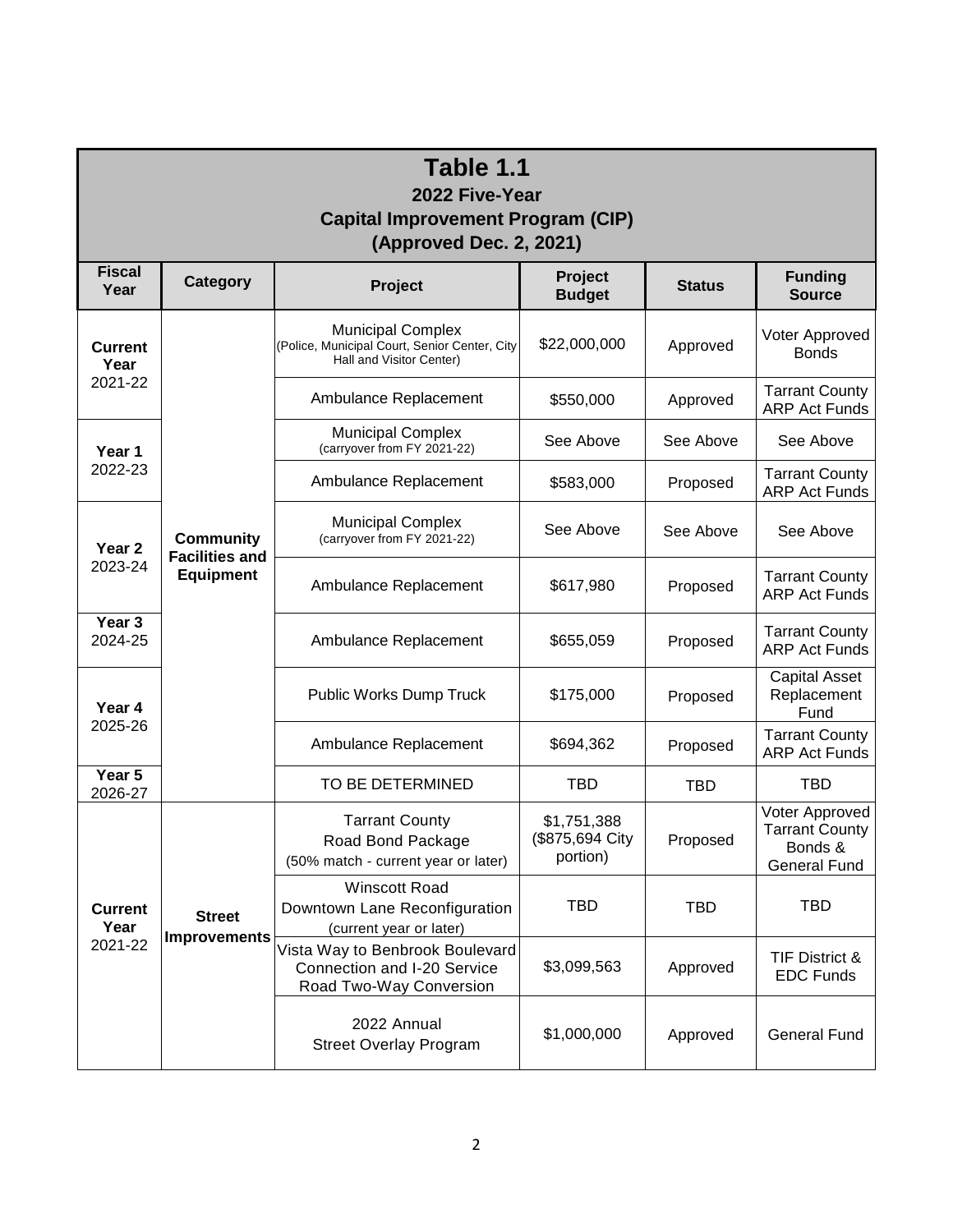| Table 1.1<br>2022 Five-Year<br><b>Capital Improvement Program (CIP)</b><br><b>(Approved Dec. 2, 2021)</b> |                                      |                                                                                                                          |                                             |               |                                                                             |  |  |  |
|-----------------------------------------------------------------------------------------------------------|--------------------------------------|--------------------------------------------------------------------------------------------------------------------------|---------------------------------------------|---------------|-----------------------------------------------------------------------------|--|--|--|
| <b>Fiscal</b><br>Year                                                                                     | Category                             | Project                                                                                                                  | Project<br><b>Budget</b>                    | <b>Status</b> | <b>Funding</b><br><b>Source</b>                                             |  |  |  |
| <b>Current</b><br>Year<br>2021-22                                                                         | <b>Street</b><br><b>Improvements</b> | 47th CDBG Project<br><b>Bellaire Drive/Crosslands Road</b><br>Sidewalk Installation                                      | \$210,000<br>(Est. City portion<br>\$65,000 | Approved      | Community<br>Development<br><b>Block Grant &amp;</b><br><b>General Fund</b> |  |  |  |
| Year 1<br>2022-23                                                                                         |                                      | 2023 Annual<br><b>Street Overlay Program</b>                                                                             | \$1,000,000                                 | Proposed      | <b>General Fund</b>                                                         |  |  |  |
|                                                                                                           |                                      | 47th CDBG Project<br><b>Bellaire Drive/Crosslands Road</b><br>Sidewalk Installation<br>(carryover FY 2021-22)            | See Above                                   | See Above     | See Above                                                                   |  |  |  |
|                                                                                                           |                                      | Vista Way to Benbrook Boulevard<br>Connection and I-20 Service<br>Road Two-Way Conversion<br>(carryover from FY 2021-22) | See Above                                   | See Above     | See Above                                                                   |  |  |  |
| Year <sub>2</sub><br>2023-24                                                                              |                                      | 49th CDBG Project<br>TO BE DETERMINED                                                                                    | <b>TBD</b>                                  | <b>TBD</b>    | Community<br>Development<br><b>Block Grant</b>                              |  |  |  |
|                                                                                                           |                                      | 2024 Annual<br><b>Street Overlay Program</b>                                                                             | \$1,000,000                                 | Proposed      | <b>General Fund</b>                                                         |  |  |  |
| Year <sub>3</sub><br>2024-25                                                                              |                                      | 2025 Annual<br><b>Street Overlay Program</b>                                                                             | \$1,000,000                                 | Proposed      | <b>General Fund</b>                                                         |  |  |  |
| Year 4<br>2025-26                                                                                         |                                      | 51 <sup>st</sup> CDBG Project<br>TO BE DETERMINED                                                                        | <b>TBD</b>                                  | <b>TBD</b>    | Community<br>Development<br><b>Block Grant</b>                              |  |  |  |
|                                                                                                           |                                      | 2026 Annual<br><b>Street Overlay Program</b>                                                                             | \$1,000,000                                 | Proposed      | <b>General Fund</b>                                                         |  |  |  |
| Year 5<br>2026-27                                                                                         |                                      | 2027 Annual<br><b>Street Overlay Program</b>                                                                             | \$1,000,000                                 | Proposed      | <b>General Fund</b>                                                         |  |  |  |
| <b>Current</b><br>Year<br>2021-22                                                                         | <b>Drainage</b><br><b>Facilities</b> | <b>Storm Drain Condition Assessment</b><br>Proposed \$280K Multi-year Project                                            | \$70,000/Year                               | Approved      | Storm Water<br><b>Utility Fund</b>                                          |  |  |  |
|                                                                                                           |                                      | Citywide Floodplain Study                                                                                                | \$75,000                                    | Proposed      | Storm Water<br><b>Utility Fund</b>                                          |  |  |  |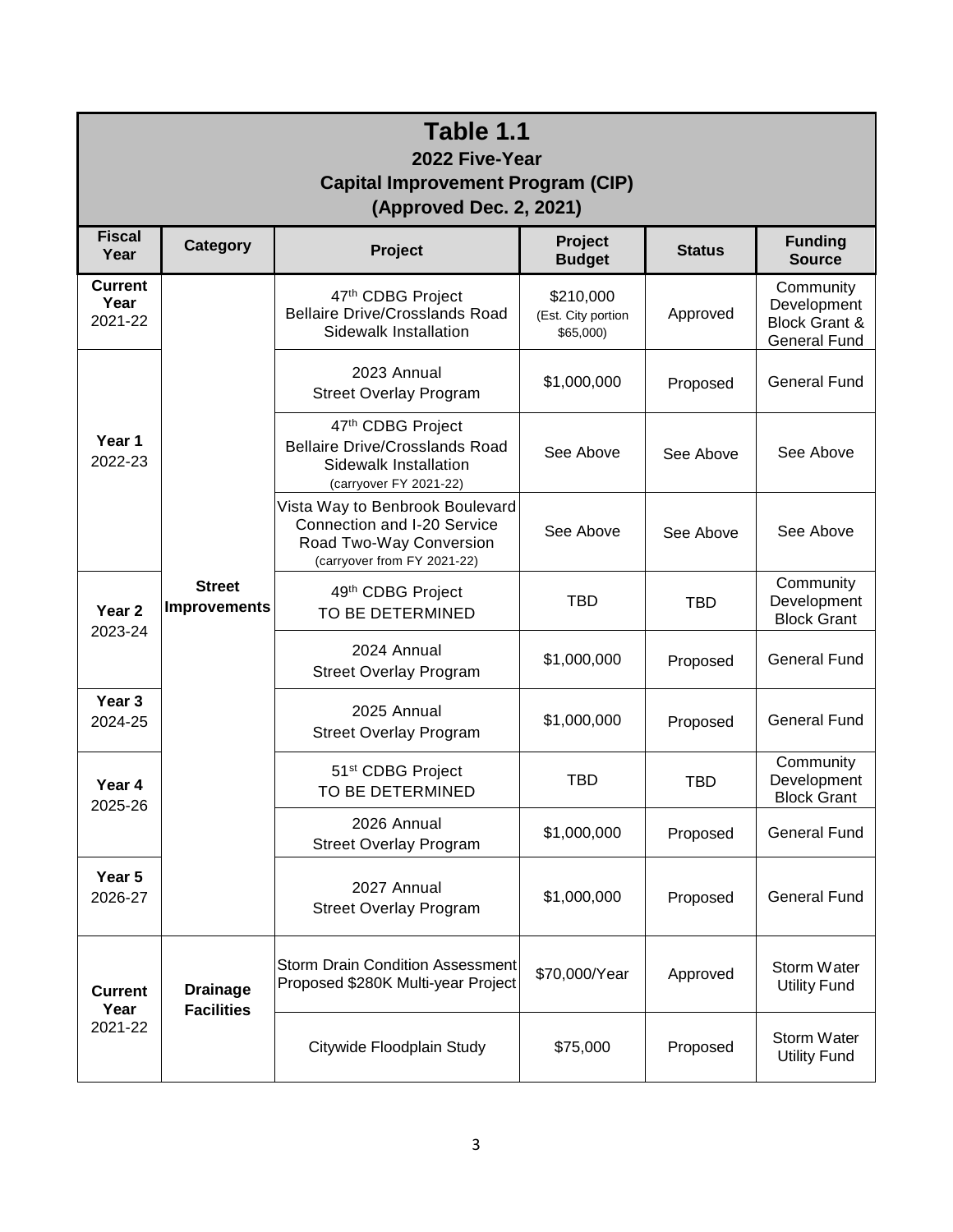| Table 1.1<br>2022 Five-Year<br><b>Capital Improvement Program (CIP)</b><br>(Approved Dec. 2, 2021) |                                      |                                                                                             |                                 |               |                                           |  |  |  |  |
|----------------------------------------------------------------------------------------------------|--------------------------------------|---------------------------------------------------------------------------------------------|---------------------------------|---------------|-------------------------------------------|--|--|--|--|
| <b>Fiscal</b><br>Year                                                                              | Category                             | Project                                                                                     | <b>Project</b><br><b>Budget</b> | <b>Status</b> | <b>Funding</b><br><b>Source</b>           |  |  |  |  |
| <b>Current</b><br>Year<br>2021-22                                                                  | <b>Drainage</b><br><b>Facilities</b> | <b>Storm Drain Condition Assessment</b><br>Multi-year Project<br>(carryover from FY2021-22) | See Above                       | See Above     | See Above                                 |  |  |  |  |
|                                                                                                    |                                      | <b>Westerly Ditches Drainage</b><br>Improvements                                            | \$246,000                       | Approved      | Storm Water<br><b>Utility Fund</b>        |  |  |  |  |
| Year 1<br>2022-23                                                                                  |                                      | <b>Storm Drain Condition Assessment</b><br>Multi-year Project<br>(carryover from FY2021-22) | See Above                       | See Above     | See Above                                 |  |  |  |  |
|                                                                                                    |                                      | Southside/Dawn Plantation West<br>Drainage Improvements                                     | \$420,000                       | Proposed      | Storm Water<br><b>Utility Fund</b>        |  |  |  |  |
|                                                                                                    |                                      | Dutch Branch Park Low Water<br><b>Crossing Improvements</b>                                 | \$380,000                       | Proposed      | Storm Water<br><b>Utility Fund</b>        |  |  |  |  |
| Year <sub>2</sub><br>2023-24                                                                       |                                      | <b>Storm Drain Condition Assessment</b><br>Multi-year Project<br>(carryover from FY2021-22) | See Above                       | See Above     | See Above                                 |  |  |  |  |
|                                                                                                    |                                      | Dutch Branch Park<br>Drainage Improvements                                                  | \$300,000                       | Proposed      | Storm Water<br><b>Utility Fund</b>        |  |  |  |  |
| Year 3<br>2024-25                                                                                  |                                      | <b>Storm Drain Condition Assessment</b><br>Multi-year Project<br>(carryover from FY2021-22) | See Above                       | See Above     | See Above                                 |  |  |  |  |
|                                                                                                    |                                      | Timberline Drainage Project                                                                 | \$150,000                       | Proposed      | <b>Storm Water</b><br><b>Utility Fund</b> |  |  |  |  |
| Year 4<br>2025-26                                                                                  |                                      | TO BE DETERMINED                                                                            | <b>TBD</b>                      | <b>TBD</b>    | Storm Water<br><b>Utility Fund</b>        |  |  |  |  |
| Year 4<br>2025-26                                                                                  |                                      | TO BE DETERMINED                                                                            | TBD                             | TBD           | <b>Storm Water</b><br><b>Utility Fund</b> |  |  |  |  |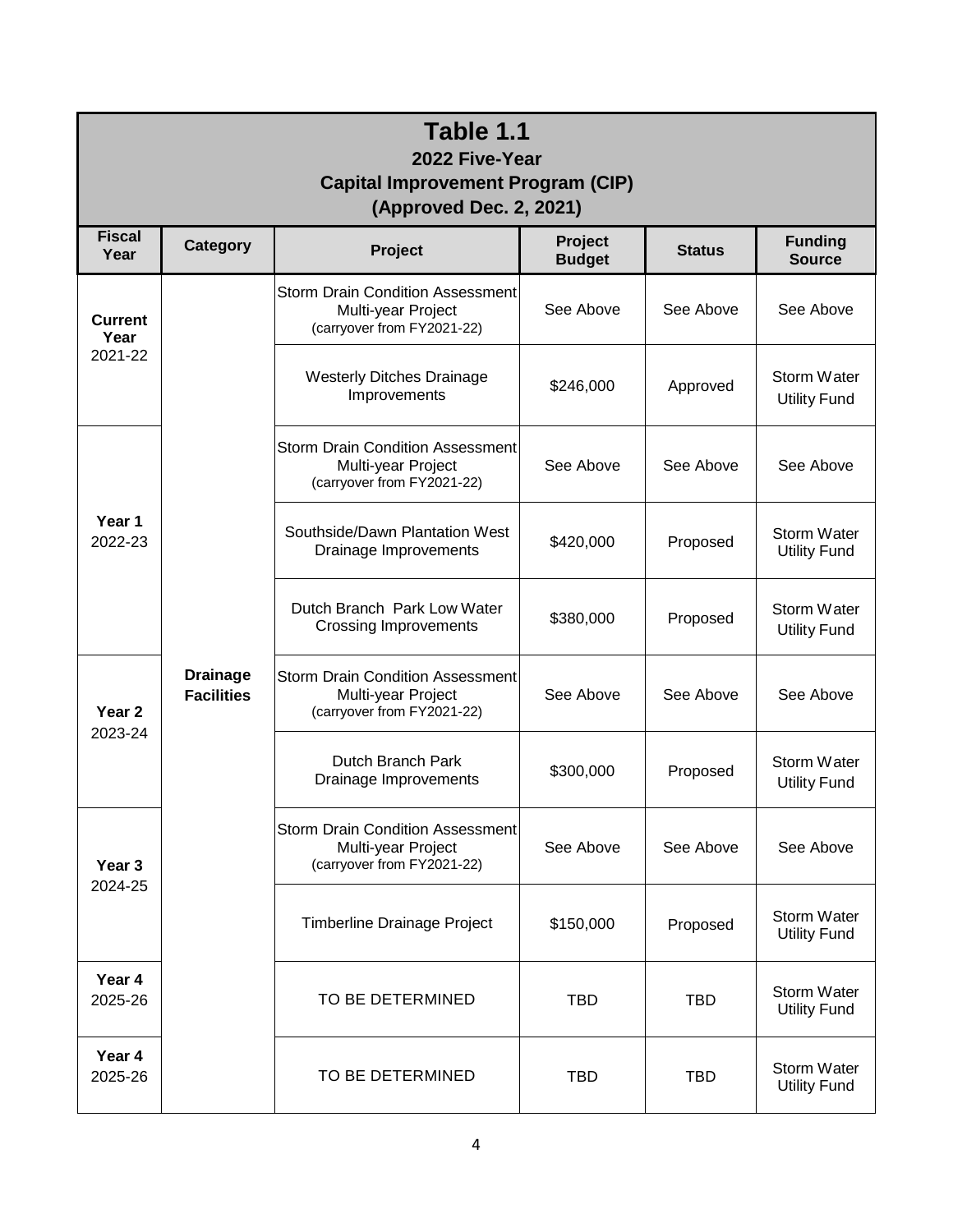## **1.1.1 Community Facilities and Equipment**

**Municipal Complex** - In 2019, as part of the City's updated 2020 Comprehensive Plan, a Citizen Committee recommended a new Municipal Complex to replace several municipal buildings, and to act as an anchor for a proposed downtown development. The existing municipal buildings are aging and have mechanical issues, electrical problems, ADA non-compliance and/or other challenges. In May 2021, voters approved the general obligation bond election to fund the design and construction of a new two-story, approximately 35,000 square-foot Benbrook Municipal Complex to house the Police Station, Senior Citizen's Center, Municipal Court, City Hall Offices, and a Visitor's Center. Construction is scheduled to begin late 1<sup>st</sup> quarter 2022.

**Ambulance Replacement** - The Fire Department is responsible for providing Emergency Medical Services for the City of Benbrook and a portion of southwest Tarrant County. The City operates four ambulances and beginning in 2009 implemented an ambulance replacement plan to rotate out the oldest ambulance from service once every two years. In past bi-annual cycles, the City has always been awarded a \$75,000 Ambulance Replacement Grant toward the purchase of each new ambulance from the Tarrant County Emergency Services District (TCESD). Beginning this current fiscal year and continuing through FY2025-26, TCESD, using the American Rescue Plan Act (ARP Act) funds, has awarded the City an escalating cost Ambulance Replacement Grant ranging from \$550,000 to \$694,362. The grant will cover the cost to purchase one new ambulance and all associated on-board medical equipment including a cardiac monitor every year for the next five years.

**Dump Truck** - The City's Public Services Department currently operates and maintains two dump trucks, 2001 and 2003 model years. Both trucks have over 100,000 miles and increasing break downs are resulting in lost time and significant repair costs. City Council approved the purchase of one replacement dump truck (a 2022 model year) in FY2021-22, with an anticipated delivery time of one year. The proposed second replacement dump truck is a new 2026 model year with a 12 cubic-yard load capacity.

#### **1.1.2 Streets**

**Tarrant County 2021 Transportation Bond Program** - In early 2021, Tarrant County initiated efforts to pursue a Transportation Bond Program (TBP) for voter consideration on November 2, 2021. As part of this effort, the County requested project submittals (with a 50/50 matching fund requirement) from municipalities across the county for consideration in the Call for Projects funding category of the proposed 2021 TBP. Following voter approval on November 2, 2021, the County notified City staff that two of the City's proposed projects had been selected, including Westpark Drive, between R.M. 2871 and Lakeway Drive, and Timbercreek Road, from the bridge nearest Winscott Road to just east of South Park Drive. A project construction schedule has yet to be determined by the County.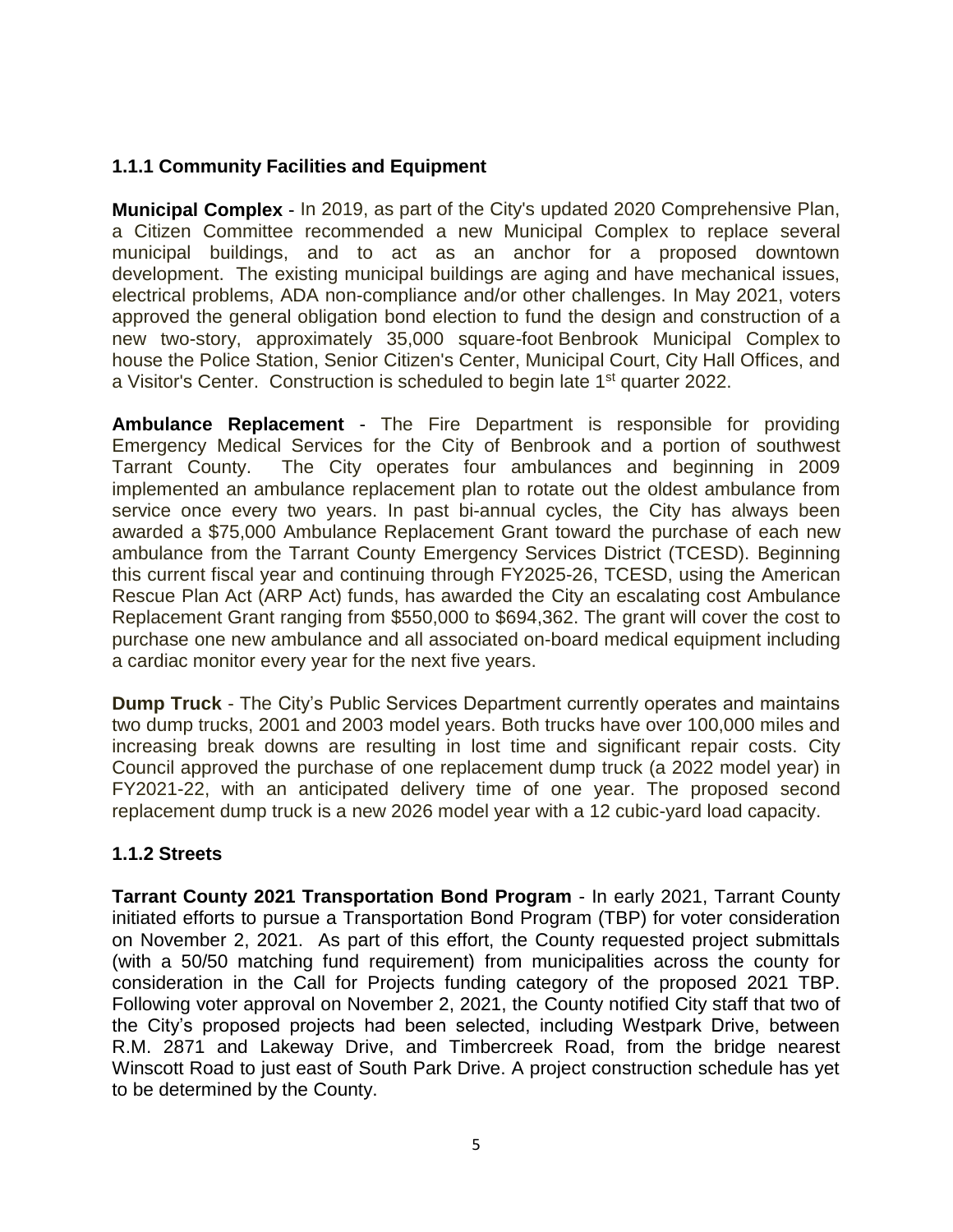**Winscott Road Downtown Lane Reconfiguration** - As part of the City's Comprehensive Plan approved by the City Council in February 2020, staff proposes to reconfigure a segment of Winscott Road, beginning north of Timbercreek Road to near I-20, from a four-lane road section to a two-lane road section with on-street parking. A project construction schedule has not been set and will only begin following approval of a "downtown style" development of property abutting this segment of roadway.

**Vista Way Connection to Benbrook Boulevard and I-20 Service Road Two-Way Conversion Project** - The CIP includes a new roadway, utility installation and intersection signalization that connect Vista Way to Benbrook Boulevard and further provides for the two-way conversion of a portion of the I-20 Service Road. The project is funded through the Tax Increment Finance District and Economic Development Corporation funds.

**Bellaire Drive Sidewalk Installation** - Sidewalk installation is proposed along the north side of Bellaire Drive between Crosslands Road and Watercourse Drive in 2022. Funding of the project is expected to come from the 47th Year Community Development Block Grant program administered by Tarrant County.

**49th & 51st Year CDBG Projects** - HUD notified the City in 2019 that additional areas in the City may qualify for the CDBG grant funding following the 2020 Census. Staff will propose a project once the project areas have been finalized by HUD. Funding of the projects is expected to come from the 49<sup>th</sup> and 51<sup>st</sup> Year Community Development Block Grant program administered by Tarrant County.

**Annual Street Overlay Program** - The CIP includes an annual expenditure of \$1,000,000 to fund the street overlay program. Tarrant County furnishes all equipment and labor necessary to overlay the street segments provided the City pays the cost of all necessary materials and traffic control. Portions of the program not completed by Tarrant County will be contracted out separately through existing Interlocal Agreements with other government entities.

## **1.1.3 Drainage Facilities**

**Citywide Floodplain Study** - Staff proposes to study the City's approximately 24 linear miles of stream channels and abutting floodplain to determine the extent of probable flooding from storms classified as 10-year, 25-year, 50-year, 100-year and 500-year rain events, at both current and future built-out conditions. The study results will enable staff to better assess flood risk of properties in and around the floodplain and to determine where emergency services may need to be deployed during various rain events

**Westerly Ditch Drainage Project** - The drainage ditch between Chapin Road and Circle S Road needs to be reshaped and armored to allow stormwater to more freely flow down the ditch. The ditch, both upstream and downstream of this location, has been improved allowing for greater flow capacities. However, the stormwater